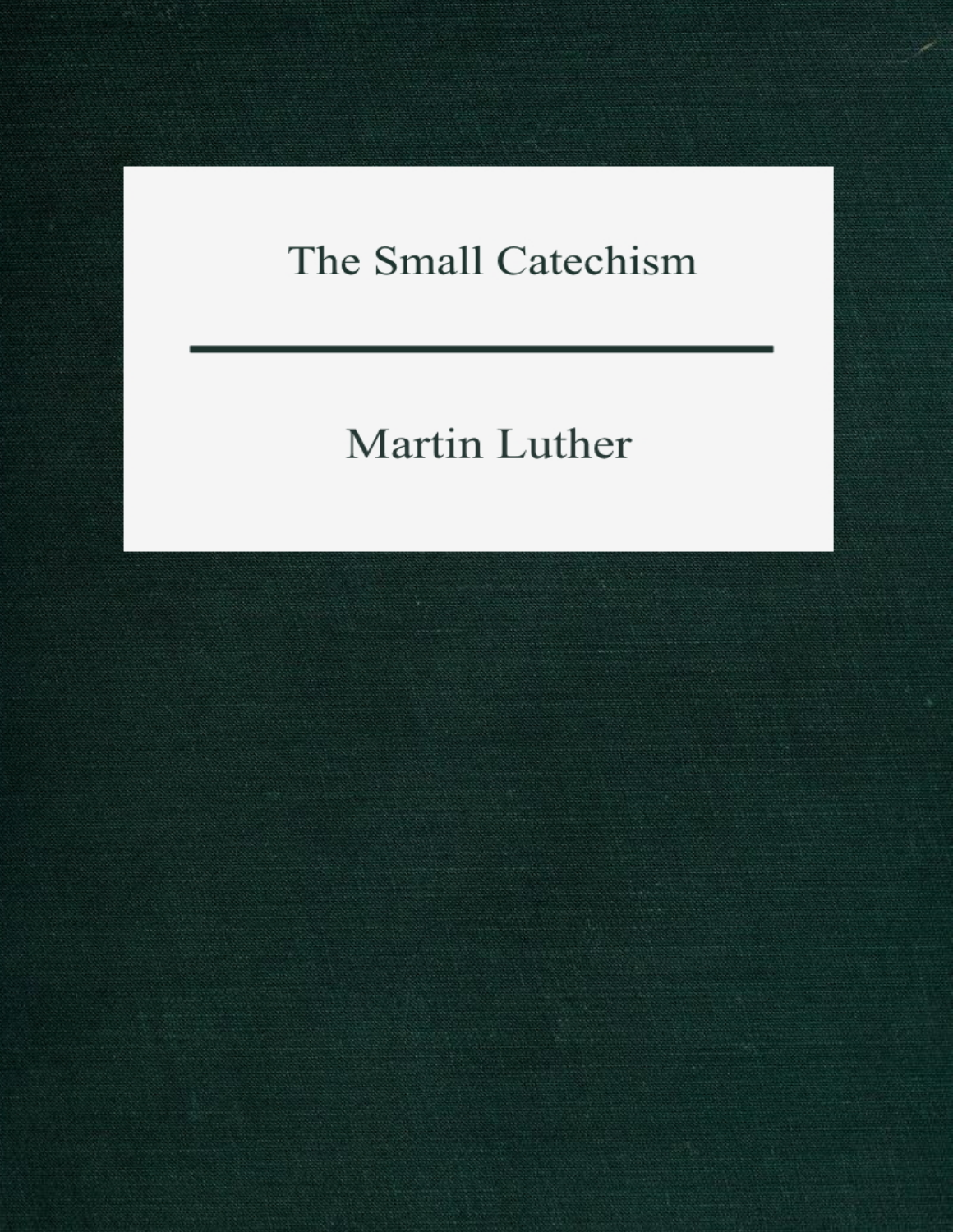https://onemorelibrary.com

# **The Small Catechism**

# **Luther's Little Instruction Book**

**by**

## **Martin Luther**

Translator: Robert E. Smith

From book: The Symbolical Books of the Ev. Lutheran Church, pp. 538- 559

Concordia Publishing House, St. Louis, 1921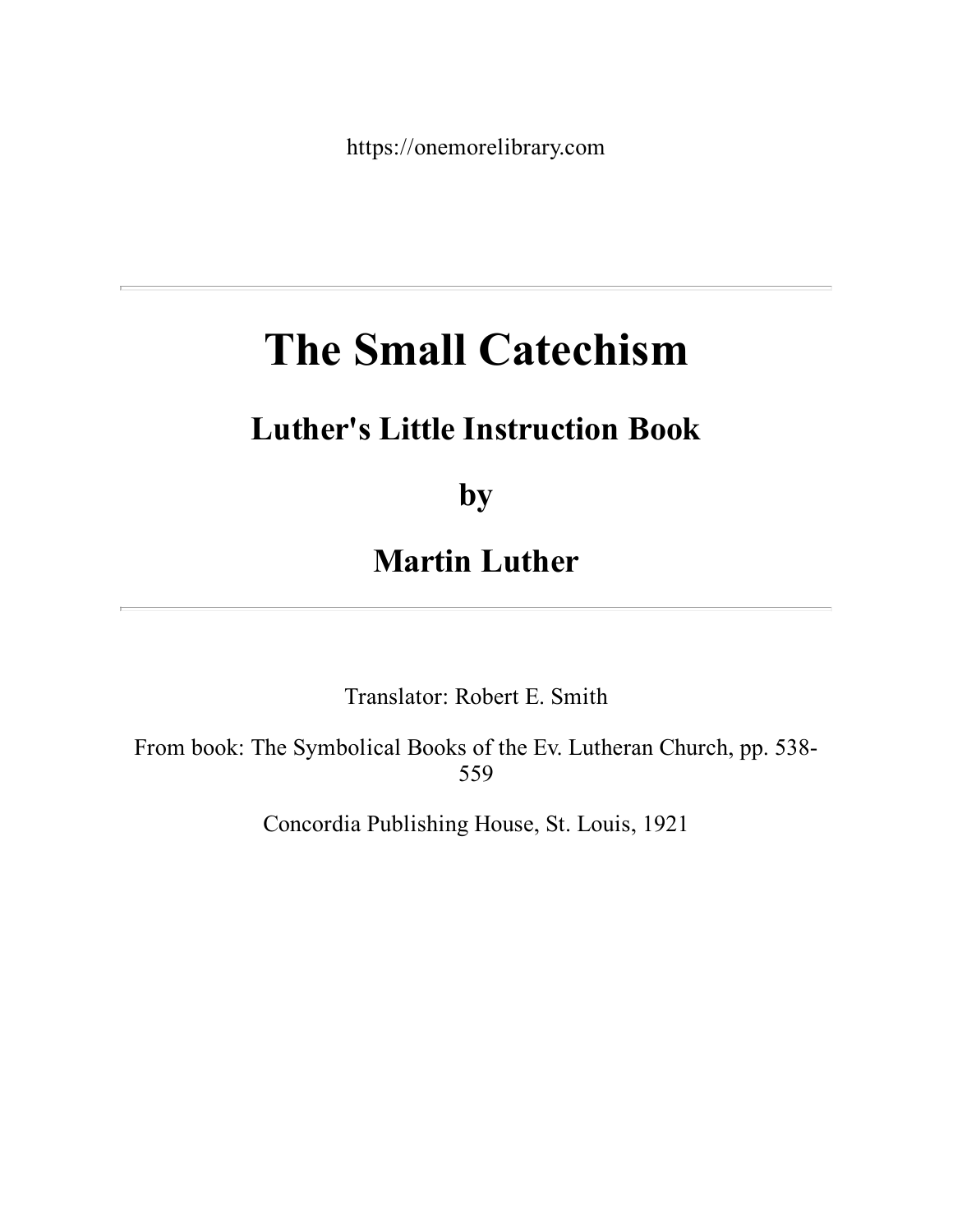#### **I. The Ten Commandments**

The Simple Way a Father Should Present Them to His Household

The First Commandment

You must not have other gods. (Exodus 20:3)

What does this mean?

We must fear, love, and trust God more than anything else.

The Second Commandment

You must not misuse your God's name. (Exodus 20:7)

What does this mean?

We must fear and love God, so that we will not use His name to curse, swear, cast a spell, lie or deceive, but will use it to call upon Him, pray to Him, praise Him and thank Him in all times of trouble.

The Third Commandment

You must keep the Sabbath holy. (Exodus 20:8)

What does this mean?

We must fear and love God, so that we will not look down on preaching or God's Word, but consider it holy, listen to it willingly, and learn it.

The Fourth Commandment

You must honor your father and mother. [So that things will go well for you and you will live long on earth]. (Exodus 20:12)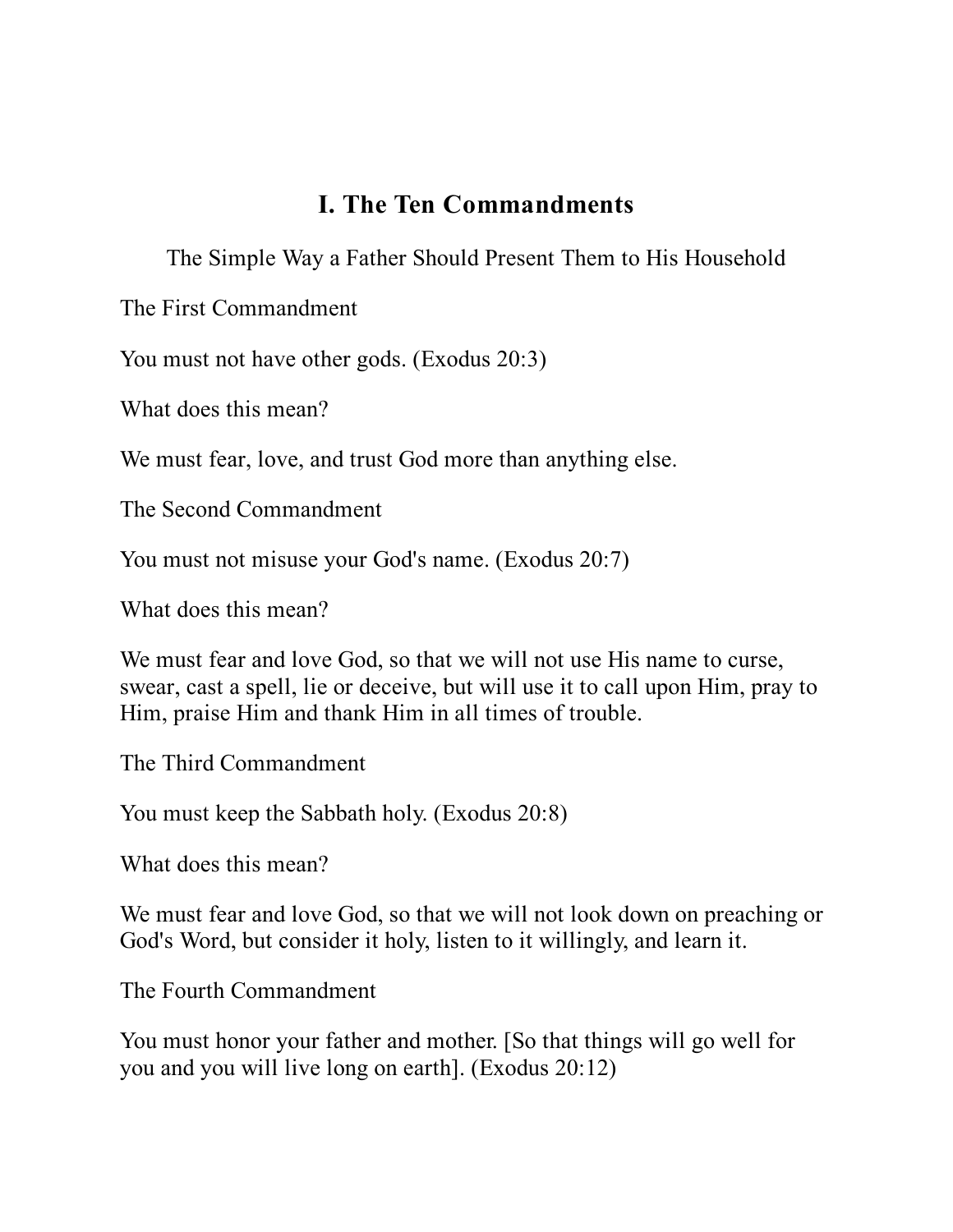What does this mean?

We must fear and love God, so that we will neither look down on our parents or superiors nor irritate them, but will honor them, serve them, obey them, love them and value them.

The Fifth Commandment

You must not kill. (Exodus 20:13)

What does this mean?

We must fear and love God, so that we will neither harm nor hurt our neighbor's body, but help him and care for him when he is ill.

The Sixth Commandment

You must not commit adultery. (Exodus 20:14)

What does this mean?

We must fear and love God, so that our words and actions will be clean and decent and so that everyone will love and honor their spouses.

The Seventh Commandment

You must not steal. (Exodus 20:15)

What does this mean?

We must fear and love God, so that we will neither take our neighbor's money or property, nor acquire it by fraud or by selling him poorly made products, but will help him improve and protect his property and career.

The Eighth Commandment

You must not tell lies about your neighbor. (Exodus 20:16)

What does this mean?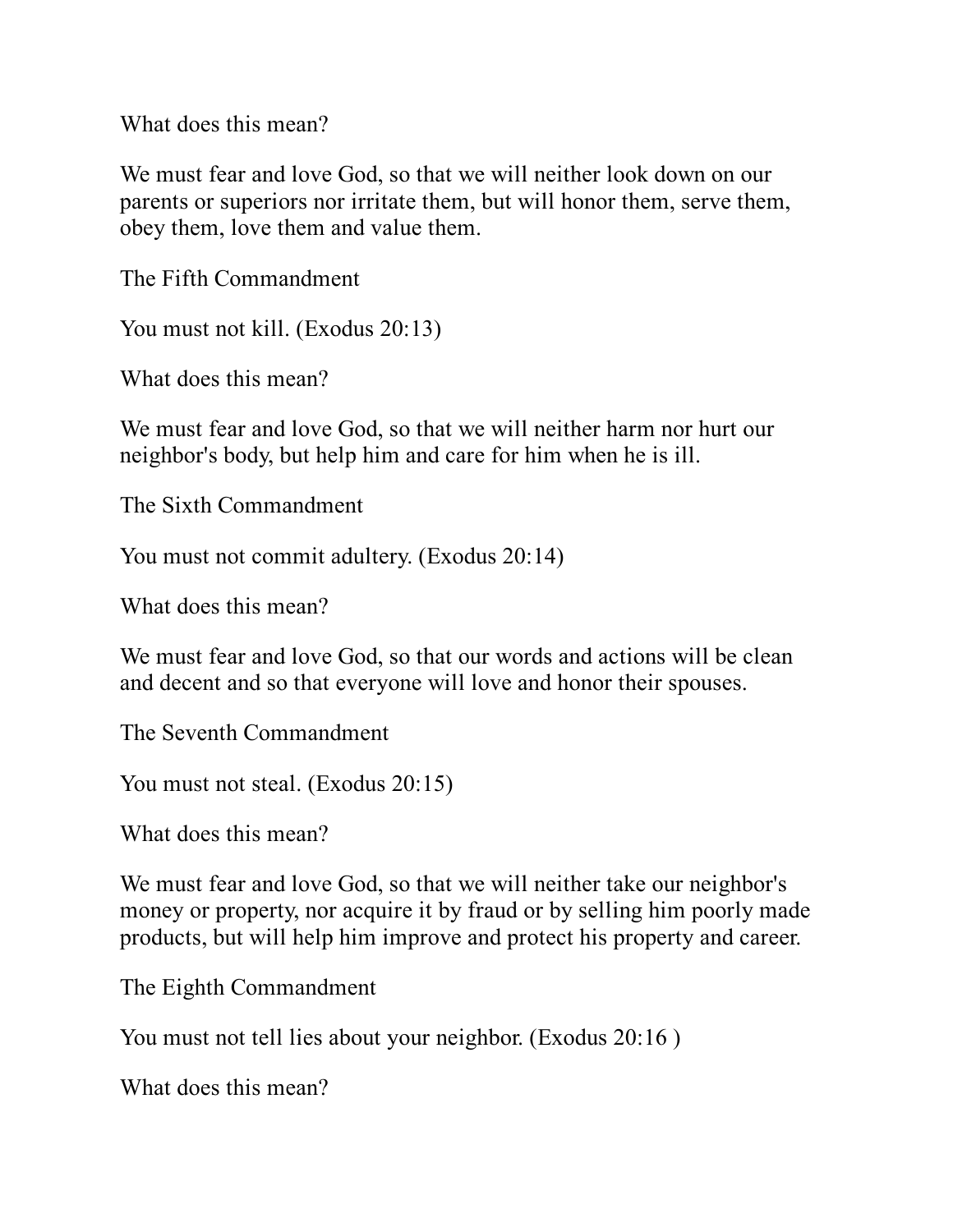We must fear and love God, so that we will not deceive by lying, betraying, slandering or ruining our neighbor's reputation, but will defend him, say good things about him, and see the best side of everything he does.

The Ninth Commandment

You must not desire your neighbor's house. (Exodus 20:17)

What does this mean?

We must fear and love God, so that we will not attempt to trick our neighbor out of his inheritance or house, take it by pretending to have a right to it, etc. but help him to keep & improve it.

The Tenth Commandment

You must not desire your neighbor's wife, servant, maid, animals or anything that belongs to him. (Exodus 20:17)

What does this mean?

We must fear and love God, so that we will not release our neighbor's cattle, take his employees from him or seduce his wife, but urge them to stay and do what they ought to do.

The Conclusion to the Commandments

What does God say to us about all these commandments?

This is what He says: "I am the Lord Your God. I am a jealous God. I plague the grandchildren and great-grandchildren of those who hate me with their ancestor's sin. But I make whole those who love me for a thousand generations." (Exodus 20:5)

What does it mean?

God threatens to punish everyone who breaks these commandments. We should be afraid of His anger because of this and not violate such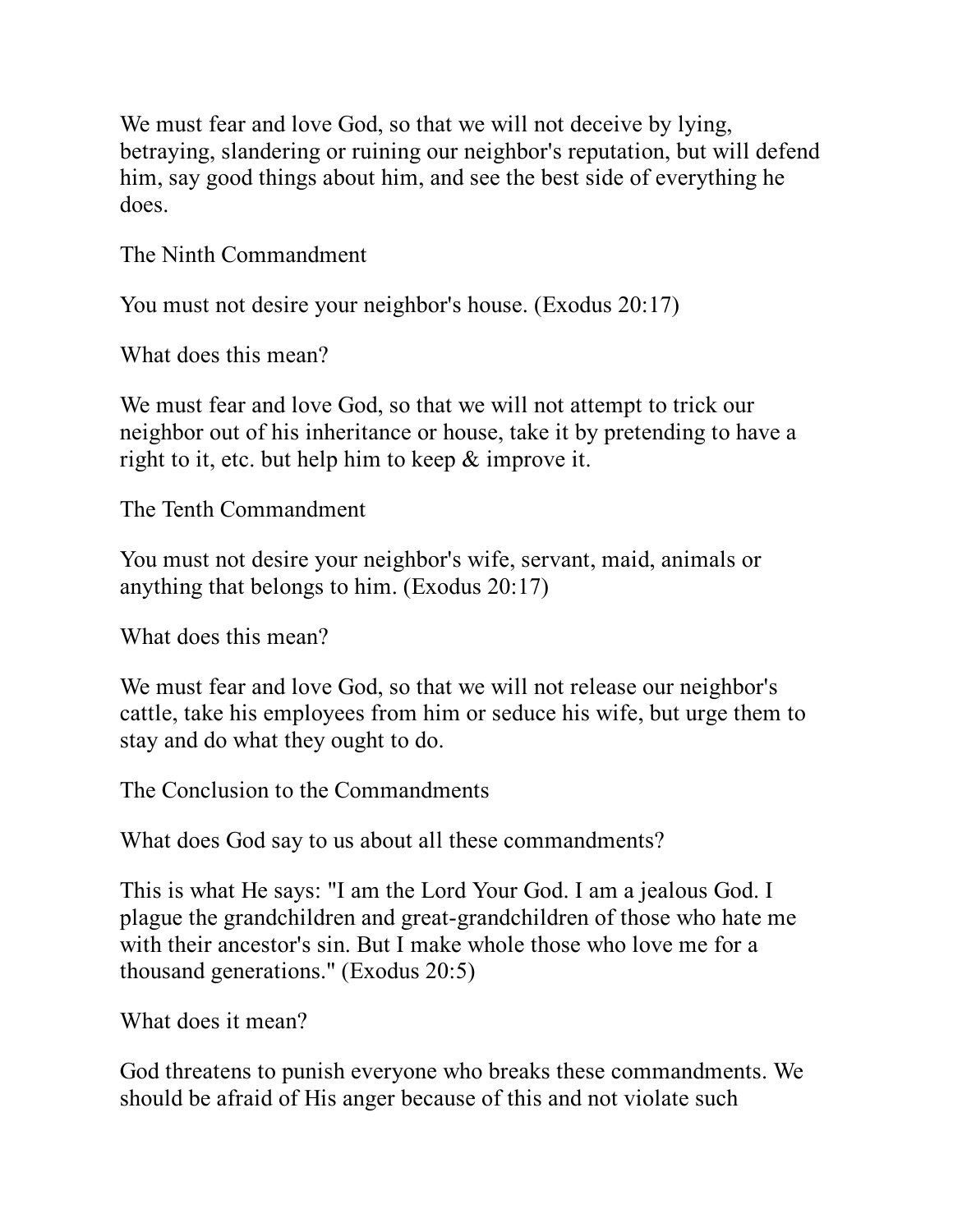commandments. But He promises grace and all good things to those who keep such commandments. Because of this, we, too, should love Him, trust Him, and willingly do what His commandments require.

### **II. The Creed**

The Simple Way a Father Should Present it to His Household

The First Article On Creation

I believe in God the Almighty Father, Creator of Heaven and Earth.

What does this mean?

I believe that God created me, along with all creatures. He gave to me: my body and soul, my eyes, ears and all the other parts of my body, my mind and all my senses. He preserves them as well. He gives me clothing and shoes, food and drink, house and land, wife and children, fields, animals and all I own. Every day He abundantly provides everything I need to nourish this body and life. He protects me against all danger. he shields and defends me from all evil. He does all this because of His pure, fatherly and divine goodness and His mercy, not because I've earned it or deserved it. For all of this, I must thank Him, praise Him, serve Him and obey Him. Yes, this is true!

The Second Article On Redemption

And in Jesus Christ, His only Son, our Lord, Who was conceived by the Holy Spirit, born of the Virgin Mary, suffered under Pontius Pilate, was crucified, died and was buried, descended to Hell, on the third day rose again from the dead, ascended to Heaven and sat down at the right hand of God the Almighty Father. From there He will come to judge the living and the dead.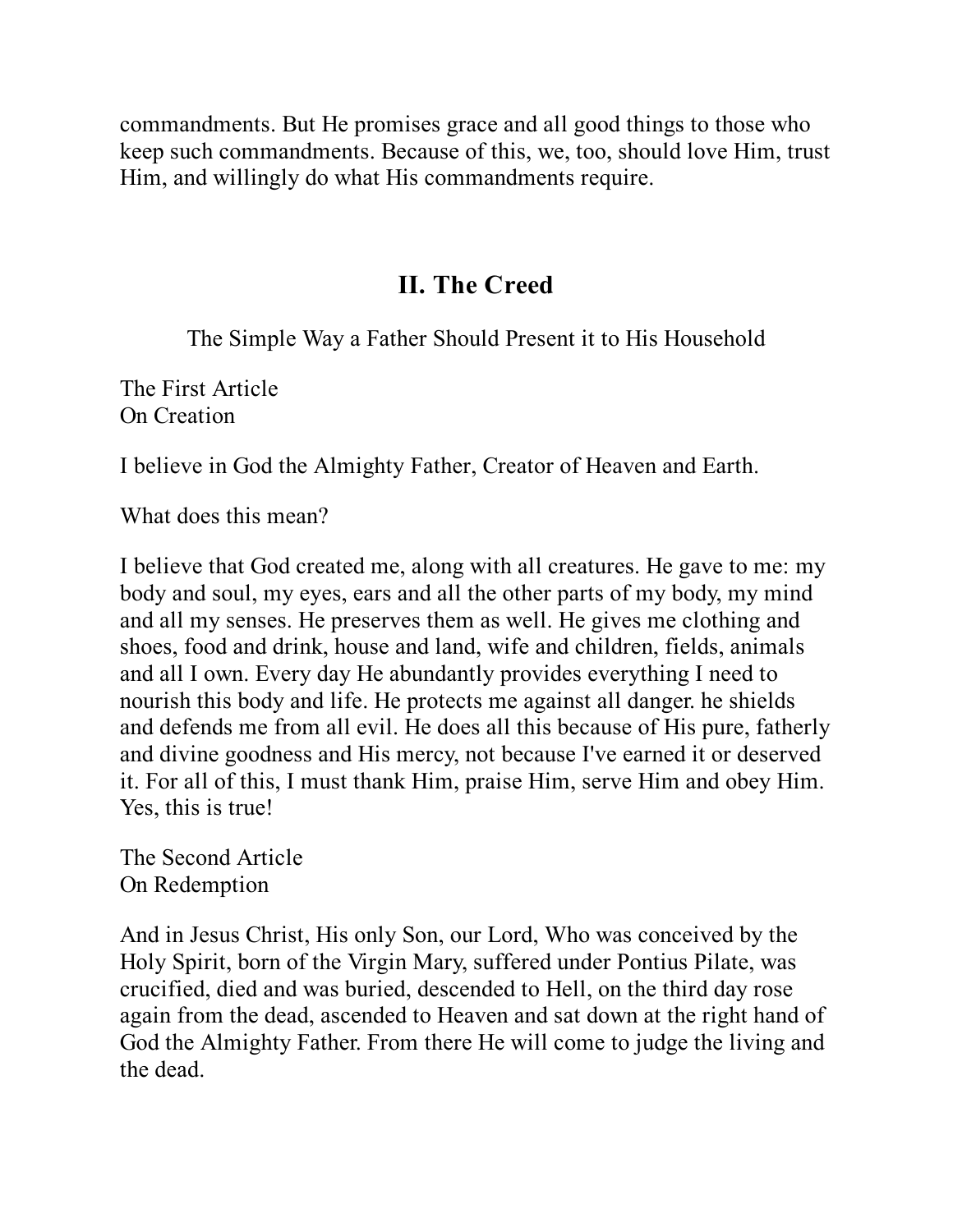What does this mean?

I believe that Jesus Christ is truly God, born of the Father in eternity and also truly man, born of the Virgin Mary. He is my Lord! He redeemed me, a lost and condemned person, bought and won me from all sins, death and the authority of the Devil. It did not cost Him gold or silver, but His holy, precious blood, His innocent body—His death! Because of this, I am His very own, will live under Him in His kingdom and serve Him righteously, innocently and blessedly forever, just as He is risen from death, lives and reigns forever. Yes, this is true.

The Third Article On Becoming Holy

I believe in the Holy Spirit, the holy Christian Church, the community of the saints, the forgiveness of sins, the resurrection of the body, and an everlasting life. Amen.

What does this mean?

I believe that I cannot come to my Lord Jesus Christ by my own intelligence or power. But the Holy Spirit called me by the Gospel, enlightened me with His gifts, made me holy and kept me in the true faith, just as He calls, gathers together, enlightens and makes holy the whole Church on earth and keeps it with Jesus in the one, true faith. In this Church, He generously forgives each day every sin committed by me and by every believer. On the last day, He will raise me and all the dead from the grave. He will give eternal life to me and to all who believe in Christ. Yes, this is true!

#### **III. The Our Father**

The Simple Way a Father Should Present it to His Household

Introduction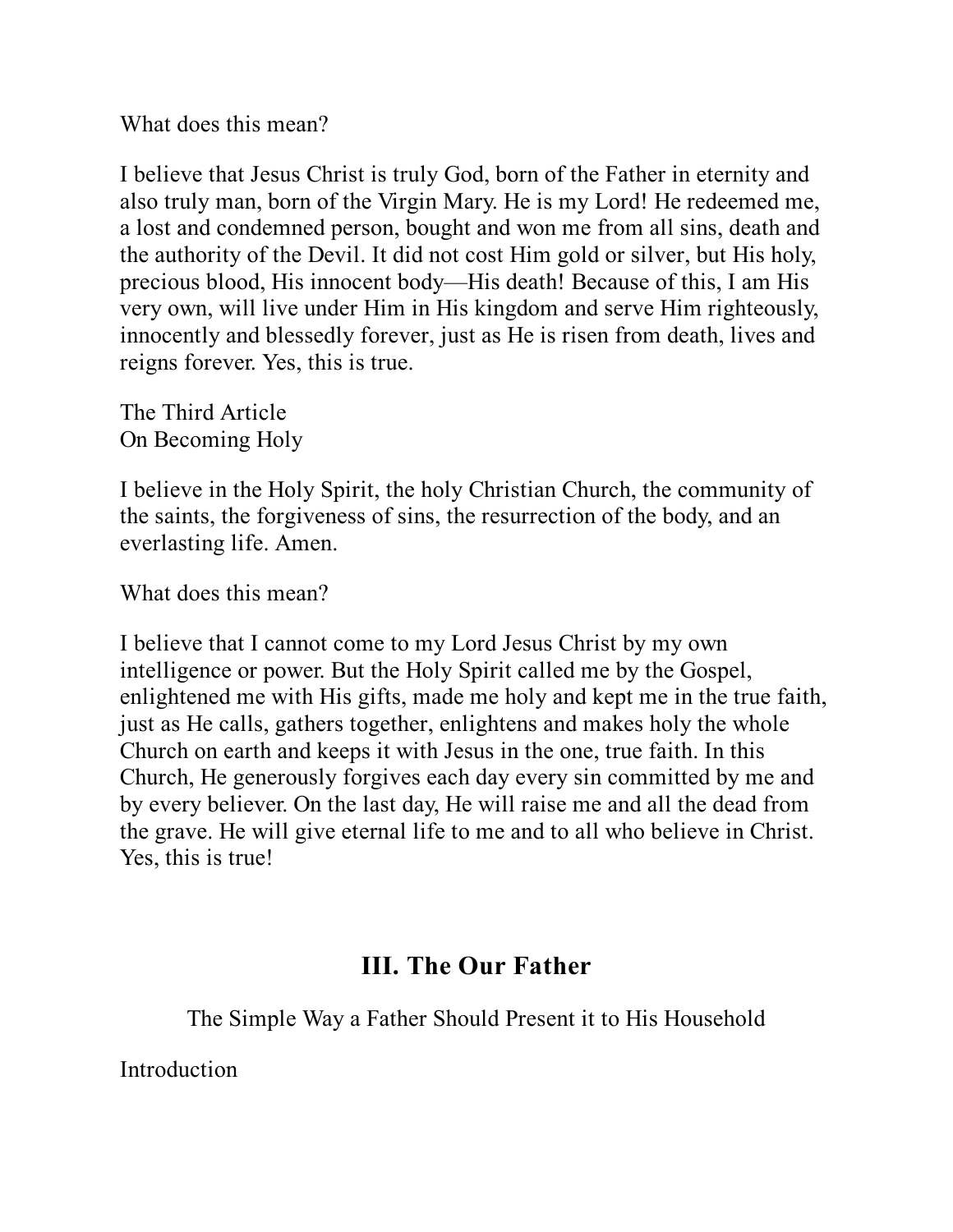Our Father, Who is in Heaven. (Matthew 6:9)

What does this mean?

In this introduction, God invites us to believe that He is our real Father and we are His real children, so that we will pray with trust and complete confidence, in the same way beloved children approach their beloved Father with their requests.

The First Request

May Your name be holy. (Matthew 6:9)

What does this mean?

Of course, God's name is holy in and of itself, but by this request, we pray that He will make it holy among us, too.

How does this take place?

It happens when God's Word is taught clearly and purely, and when we live holy lives as God's children based upon it. Help us, Heavenly Father, to do this! But anyone who teaches and lives by something other than God's Word defiles God's name among us. Protect us from this, Heavenly Father!

The Second Request

Your Kingdom come. (Matthew 6:10)

What does this mean?

Truly God's Kingdom comes by itself, without our prayer. But we pray in this request that it come to us as well.

How does this happen?

It happens when the Heavenly Father gives us His Holy Spirit, so that we believe His holy Word by His grace and live godly lives here in this age and there in eternal life.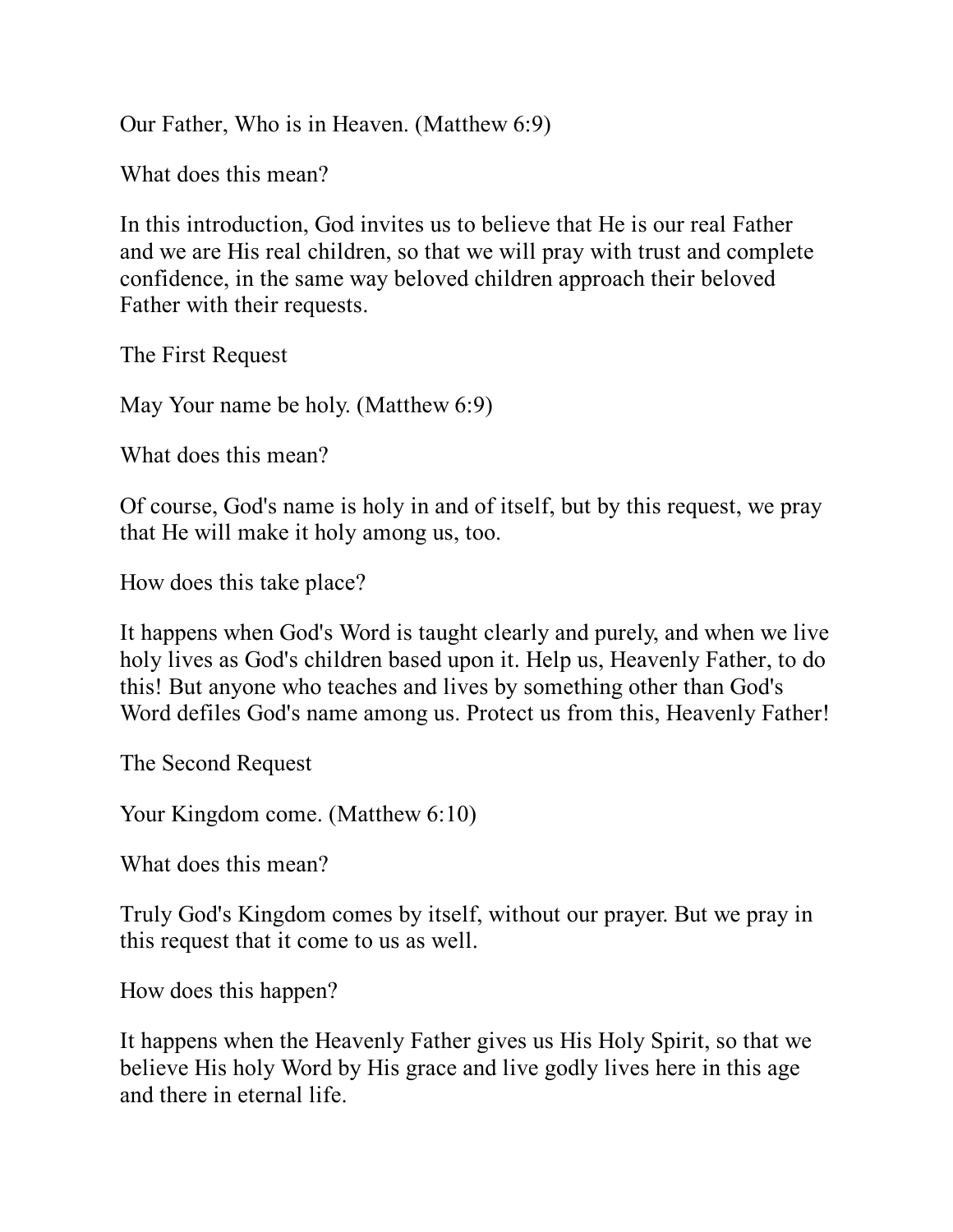The Third Request

May Your will be accomplished. As it is Heaven, so may it be on Earth. (Matthew 6:10)

What does this mean?

Truly, God's good and gracious will is accomplished without our prayer. But we pray in this request that is accomplished among us as well.

How does this happen?

It happens when God destroys and interferes with every evil will and all evil advice, which will not allow God's Kingdom to come, such as the Devil's will, the world's will and will of our bodily desires. It also happens when God strengthens us by faith and by His Word and keeps us living by them faithfully until the end of our lives. This is His will, good and full of grace.

The Fourth Request

Give us today our daily bread. (Matthew 6:11)

What does this mean?

Truly, God gives daily bread to evil people, even without our prayer. But we pray in this request that He will help us realize this and receive our daily bread with thanksgiving.

What does "Daily bread" mean?

Everything that nourishes our body and meets its needs, such as: Food, drink, clothing, shoes, house, yard, fields, cattle, money, possessions, a devout spouse, devout children, devout employees, devout and faithful rulers, good government, good weather, peace, health, discipline, honor, good friends, faithful neighbors and other things like these.

The Fifth Request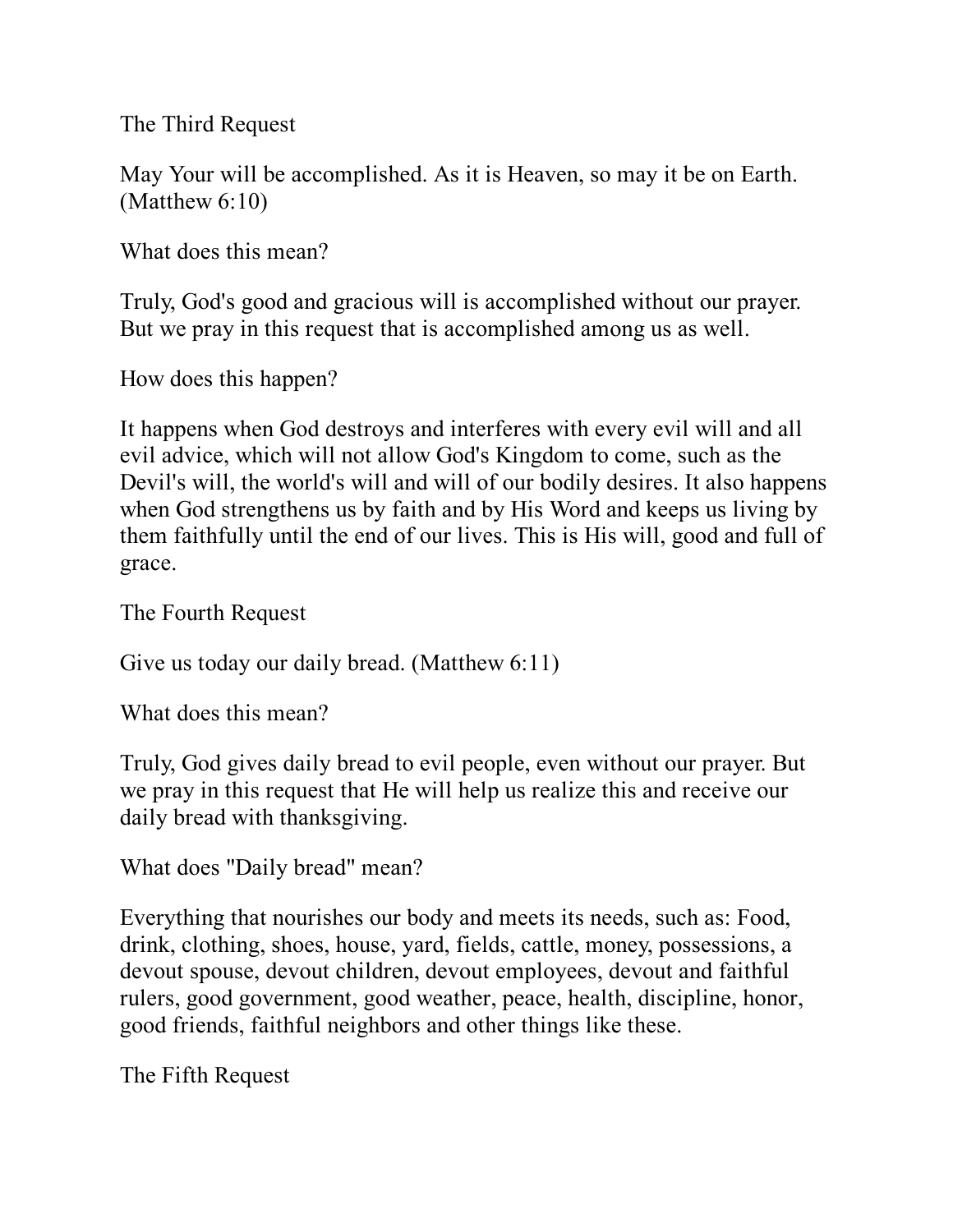And forgive our guilt, as we forgive those guilty of sinning against us. (Matthew 6:12)

What does this mean?

We pray in this request that our Heavenly Father will neither pay attention to our sins nor refuse requests such as these because of our sins and because we are neither worthy nor deserve the things for which we pray. Yet He wants to give them all to us by His grace, because many times each day we sin and truly deserve only punishment. Because God does this, we will, of course, want to forgive from our hearts and willingly do good to those who sin against us.

The Sixth Request

And lead us not into temptation. (Matthew 6:12)

What does this mean?

God tempts no one, of course, but we pray in this request that God will protect us and save us, so that the Devil, the world and our bodily desires will neither deceive us nor seduce us into heresy, despair or other serious shame or vice, and so that we will win and be victorious in the end, even if they attack us.

The Seventh Request

But set us free from the Evil One. ( Matthew 6:12)

What does this mean?

We pray in this request, as a summary, that our Father in Heaven will save us from every kind of evil that threatens body, soul, property and honor. We pray that when at last our final hour has come, He will grant us a blessed death, and, in His grace, bring us to Himself from this valley of tears. Amen

What does this mean?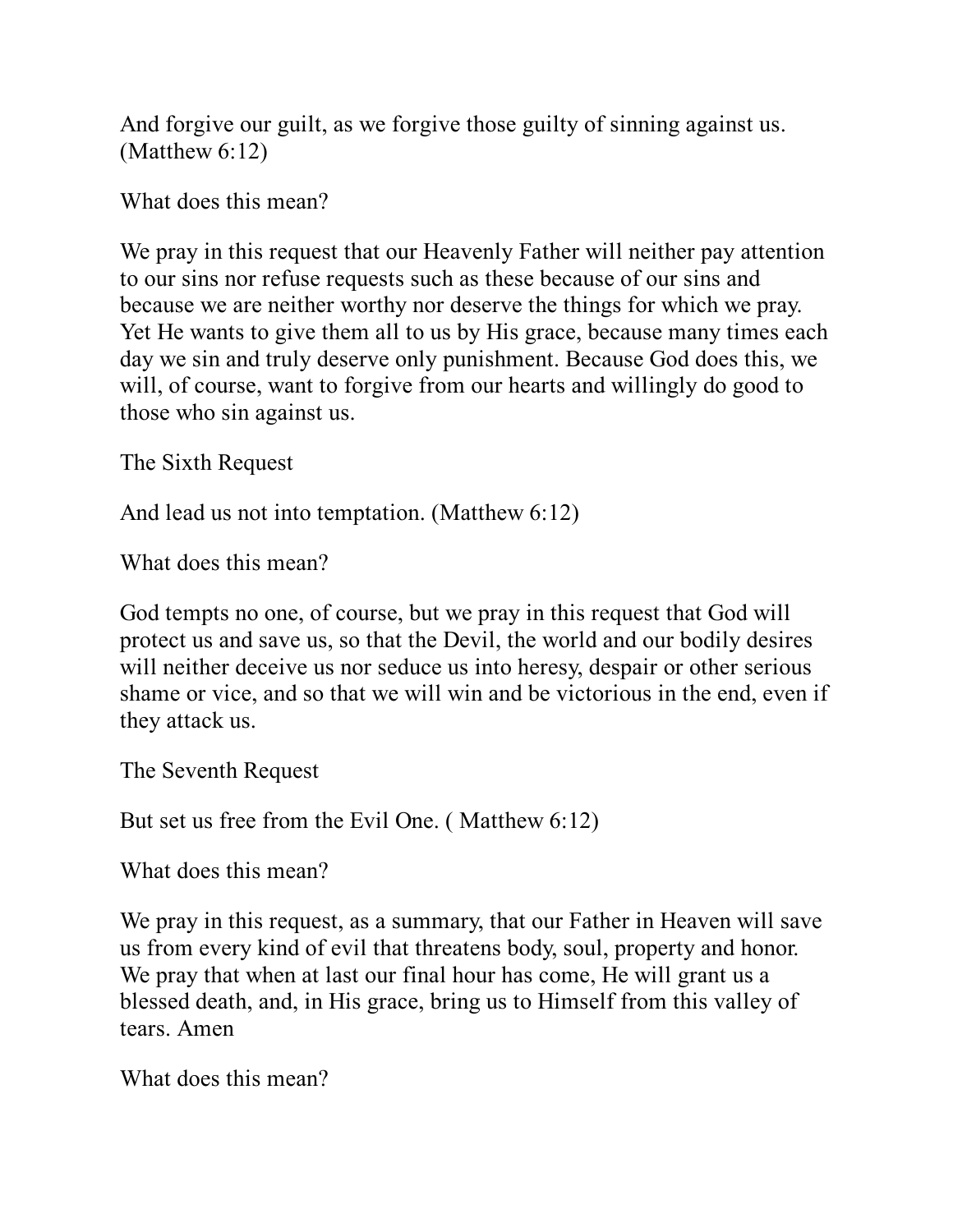That I should be certain that such prayers are acceptable to the Father in Heaven and will be granted, that He Himself has commanded us to pray in this way and that He promises to answer us. Amen. Amen. This means: Yes, yes it will happen this way.

### **IV. The Sacrament of Holy Baptism**

The Simple Way a Father Should Present it to His Household

What is Baptism?

Baptism is not just plain water, but it is water contained within God's command and united with God's Word.

Where in the Word of God is this?

Where our Lord Christ spoke in the last chapter of Matthew (Matthew 28:19):

"Go into all the world, teaching all heathen nations, and baptizing them in the name of the Father, the Son and of the Holy Spirit."

What does Baptism give? What good is it?

It gives us the forgiveness of sins, redeems us from death and the Devil, and gives eternal salvation to all who believe this, just as God's words and promises declare.

What are these words and promises of God?

Our Lord Christ spoke one of them in the last chapter of Mark (Mark 16:16):

"Whoever believes and is baptized will be saved; but whoever does not believe will be damned."

How can water do such great things?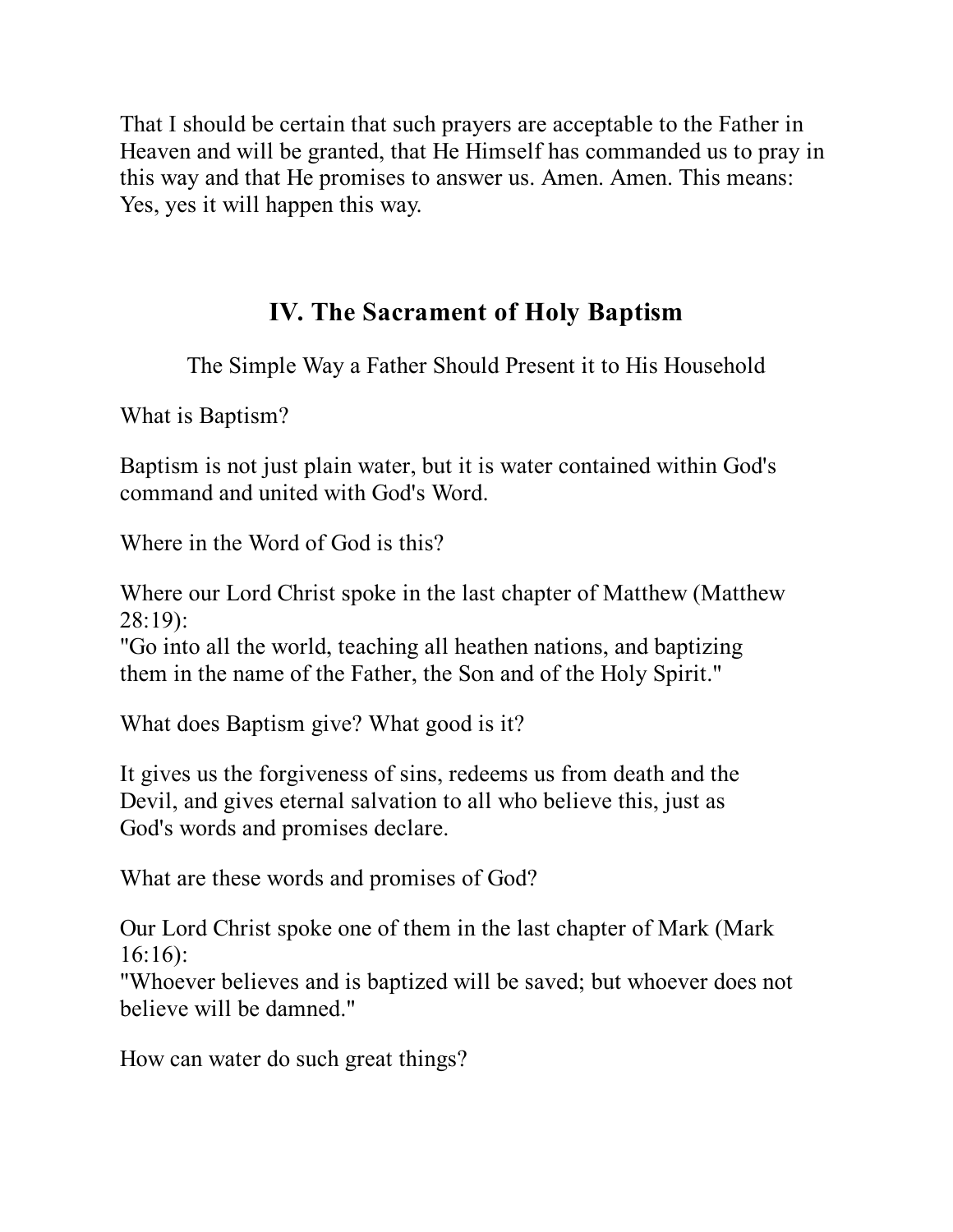Water doesn't make these things happen, of course. It is God's Word, which is with and in the water. Because, without God's Word, the water is plain water and not baptism. But with God's Word it is a Baptism, a grace-filled water of life, a bath of new birth in the Holy Spirit, as St. Paul said to Titus in the third chapter (Titus 3:5-8): "Through this bath of rebirth and renewal of the Holy Spirit, which He poured out on us abundantly through Jesus Christ, our Savior, that we, justified by the same grace are made heirs according to the hope of eternal life. This is a faithful saying."

What is the meaning of such a water Baptism?

It means that the old Adam in us should be drowned by daily sorrow and repentance, and die with all sins and evil lusts, and, in turn, a new person daily come forth and rise from death again. He will live forever before God in righteousness and purity.

Where is this written?

St. Paul says to the Romans in Chapter Six (Romans 6:4): "We are buried with Christ through Baptism into death, so that, in the same way Christ is risen from the dead by the glory of the Father, thus also must we walk in a new life."

## **V. How You Should Teach the Uneducated to Confess**

What is confession?

Confession has two parts: First, a person admits his sin Second, a person receives absolution or forgiveness from the confessor, as if from God Himself, without doubting it, but believing firmly that his sins are forgiven by God in Heaven through it.

Which sins should people confess?

When speaking to God, we should plead guilty to all sins, even those we don't know about, just as we do in the "Our Father," but when speaking to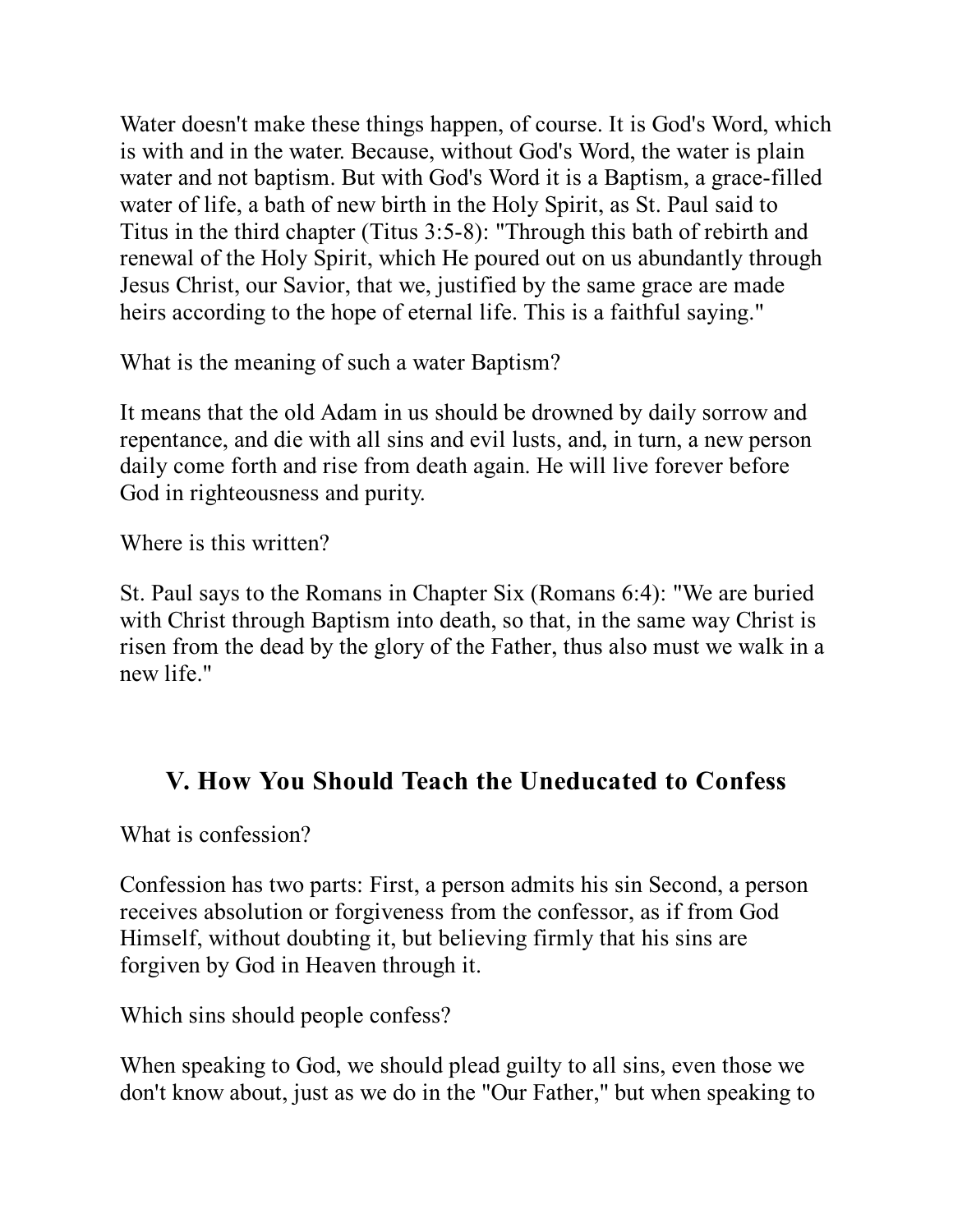the confessor, only the sins we know about, which we know about and feel in our hearts.

Which are these?

Consider here your place in life according to the Ten Commandments. Are you a father? A mother? A son? A daughter? A husband? A wife? A servant? Are you disobedient, unfaithful or lazy? Have you hurt anyone with your words or actions? Have you stolen, neglected your duty, let things go or injured someone?

Please suggest to me a simple way to confess.

You should speak to your confessor this way:

Honorable, dear Sir: Would you please hear my confession and pronounce forgiveness according to God's will.

He will respond: Yes. Please go ahead.

Then say: I confess in the presence of God that I am a poor sinner and guilty of every kind of sin. I specifically admit to you that I am a servant, maid, etc., but I'm afraid that I have served my master unfaithfully. >From time to time, I have not done what I was told to do. I have angered them and caused them to swear at me. I have neglected my duty and allowed damage to be done. My words and actions have been shameful. I have been angry with my peers. I have complained about my master's wife and sworn at her, etc. I am sorry for all of this and ask for grace. I want to do better.

A master or a lady of the house should speak this way: I specifically confess to you that I have not faithfully led my children, servants or wife to God's glory. I have cursed. I have set a bad example with my obscene words and actions. I have hurt my neighbor and spoken evil things about him. I have charged him too much, cheated him and sold him badly made goods.

Let him also confess any other sins against God's commandments and his place in life, etc.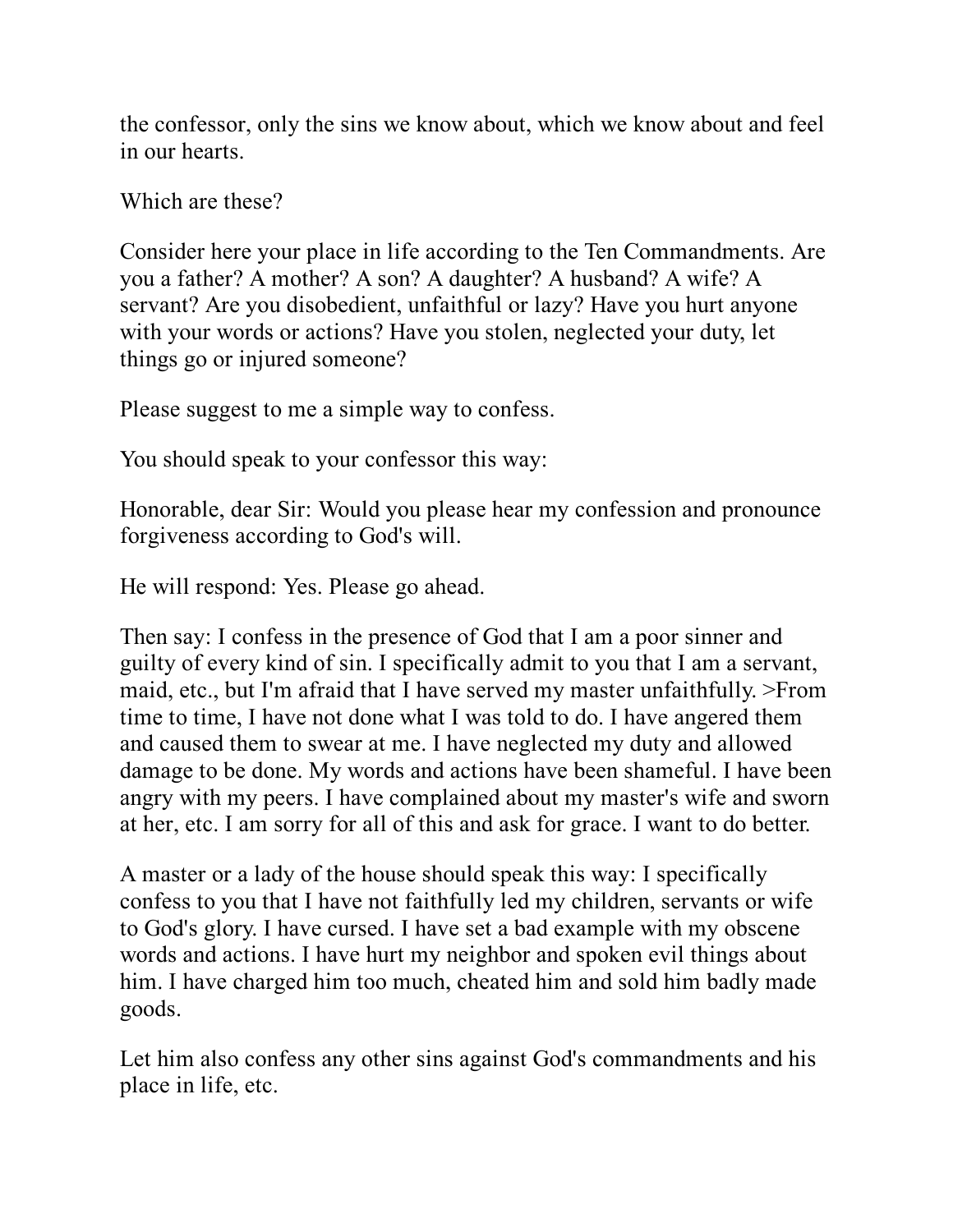If a person is not burdened with sins such as these or greater sins, he should not look for other sins or invent them, because that would turn confession into torture. Instead, he should mention one or two that he knows about. For example: specifically I confess that I once cursed. Once I used inappropriate language. Once I neglected to do this or that thing, etc. Let that be enough.

If you do not know of anything you have done wrong (which does not seem possible), do not say anything in specific, but receive forgiveness based upon the general confession you make to God in the presence of your confessor.

After this, the Confessor will say: May God be merciful to you and strengthen your faith!

Then he will ask: Do you also believe that the forgiveness I give is God's forgiveness?

Then you will answer: Yes, dear sir.

After this, he will say: May what you believe happen to you. And by the command of my Lord Jesus, I forgive your sins in the Name of the Father, Son and Holy Spirit. Amen. Go in peace! The confessor will know how to use additional passages to comfort and to encourage the faith of those who sorrow, are troubled or whose conscience is greatly burdened. This is only meant to be a general confession for the uneducated.

### **VI. The Sacrament of the Altar**

The Simple Way a Father Should Present it to his Household

What is the Sacrament of the Altar?

It is the true body and blood of our Lord Jesus Christ under bread and wine for us Christians to eat and to drink, established by Christ Himself.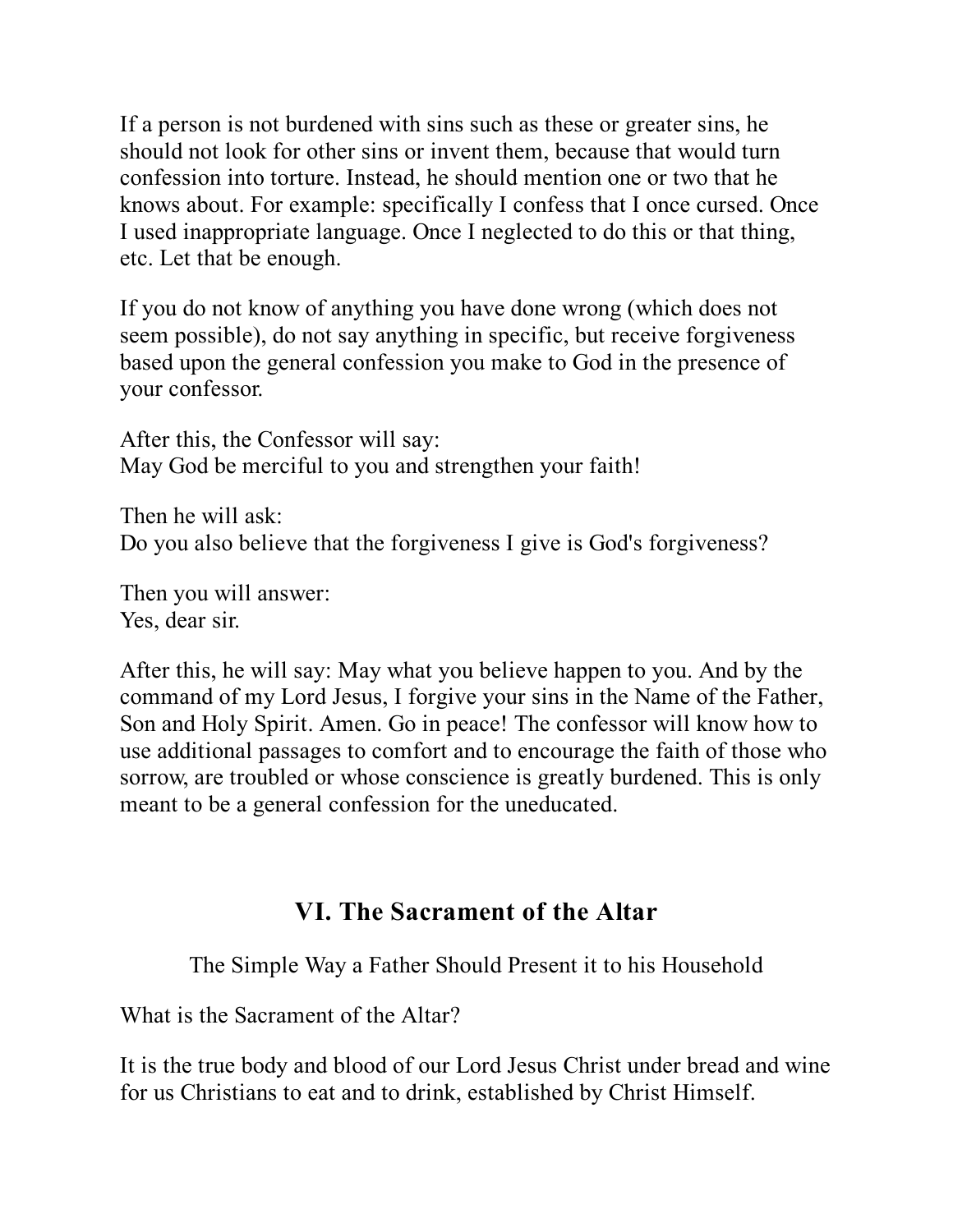Where is that written?

The holy apostles Matthew, Mark and Luke and St. Paul write this: "Our Lord Jesus Christ, in the night on which He was betrayed, took bread, gave thanks, broke it, gave it to His disciples and said: 'Take! Eat! This is My body, which is given for you. Do this to remember Me!' In the same way He also took the cup after supper, gave thanks, gave it to them, and said: 'Take and drink from it, all of you! This cup is the New Testament in my blood, which is shed for you to forgive sins. This do, as often as you drink it, to remember Me!'"

What good does this eating and drinking do?

These words tell us: "Given for you" and "Shed for you to forgive sins." Namely, that the forgiveness of sins, life and salvation are given to us through these words in the sacrament. Because, where sins are forgiven, there is life and salvation as well.

How can physical eating and drinking do such great things?

Of course, eating and drinking do not do these things. These words, written here, do them: "given for you" and "shed for you to forgive sins." These words, along with physical eating and drinking are the important part of the sacrament. Anyone who believes these words has what they say and what they record, namely, the forgiveness of sins.

Who, then, receives such a sacrament in a worthy way?

Of course, fasting and other physical preparations are excellent disciplines for the body. But anyone who believes these words, "Given for you," and "Shed for you to forgive sins," is really worthy and well prepared. But whoever doubts or does not believe these words is not worthy and is unprepared, because the words, "for you" demand a heart that fully believes.

Appendix I How a Father Should Teach His Household to Conduct Morning and Evening Devotions.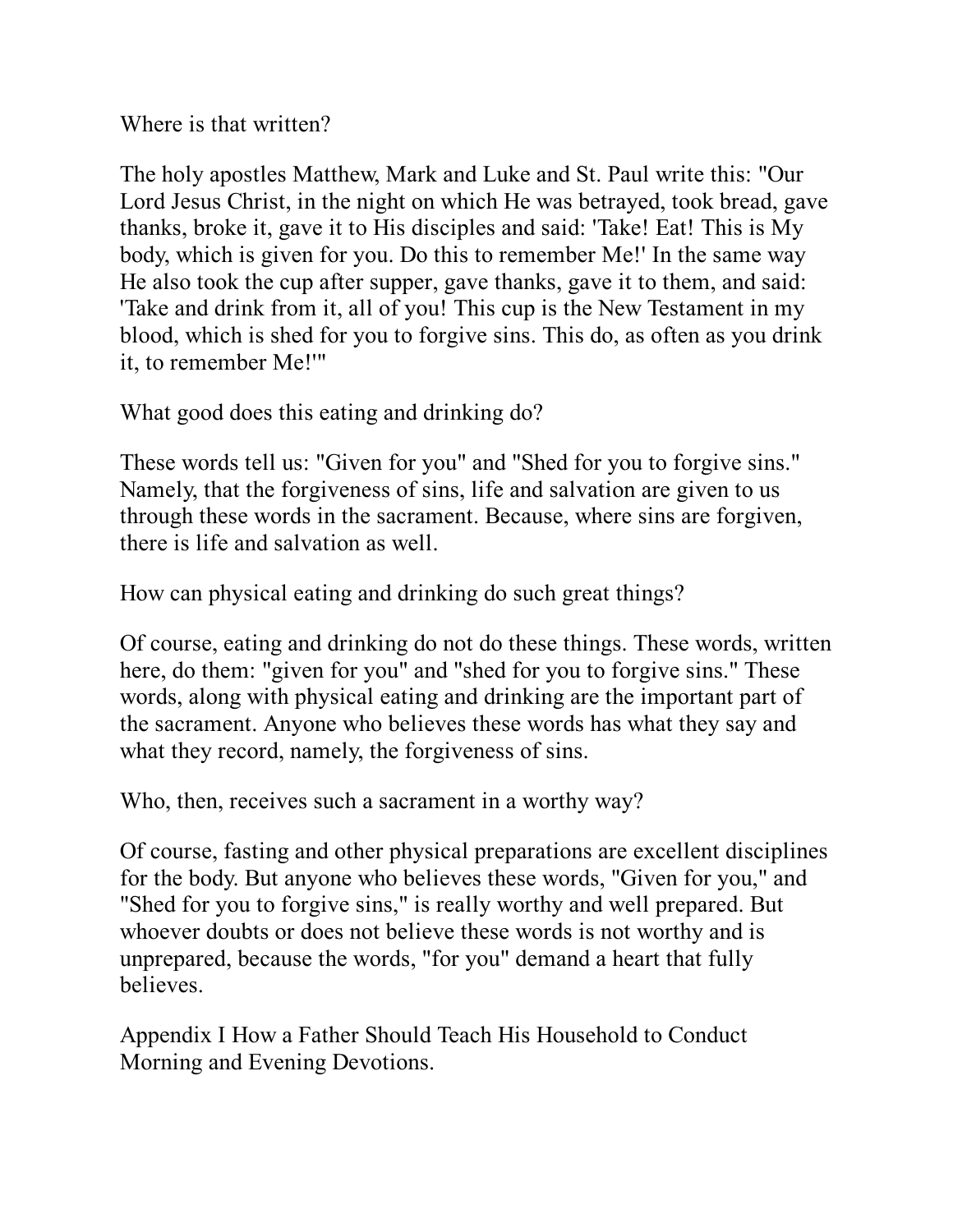#### Morning Devotions

As soon as you get out of bed in the morning, you should bless yourself with the sign of the Holy Cross and say:

May the will of God, the Father, the Son and the Holy Spirit be done! Amen. Then, kneeling or standing, say the creed and pray the Lord's Prayer. If you wish, you may then pray this little prayer as well: My Heavenly Father, I thank You, through Jesus Christ, Your beloved Son, that You kept me safe from all evil and danger last night. Save me, I pray, that you will keep me safe today from every evil and sin as well,, so that all I do and the way that I live will please you. I put myself in your care, body and soul and all that I have. Let Your holy Angels be with me, so that the evil enemy will not gain power over me. Amen. After that, with joy go about your work and perhaps sing a song inspired by the Ten Commandments or your own thoughts.

#### Evening Devotions

When you go to bed in the evening, you should bless yourself with the sign of the Holy Cross and say: May the will of God, the Father, the Son and the Holy Spirit be done! Amen. Then, kneeling or standing, say the creed and pray the Lord's Prayer. If you wish, then you may pray this little prayer as well: My Heavenly Father, I thank You, through Jesus Christ, Your beloved Son, that You have protected me, by Your grace. Forgive, I pray, all my sins and the evil I have done. Protect me, by Your grace, tonight. I put myself in your care, body and soul and all that I have. Let Your holy angels be with me, so that the evil enemy will not gain power over me. Amen.

After this, go to sleep immediately with joy.

Appendix II How a Father Should Teach His Household to say Grace and Return Thanks at Meals:

The Blessing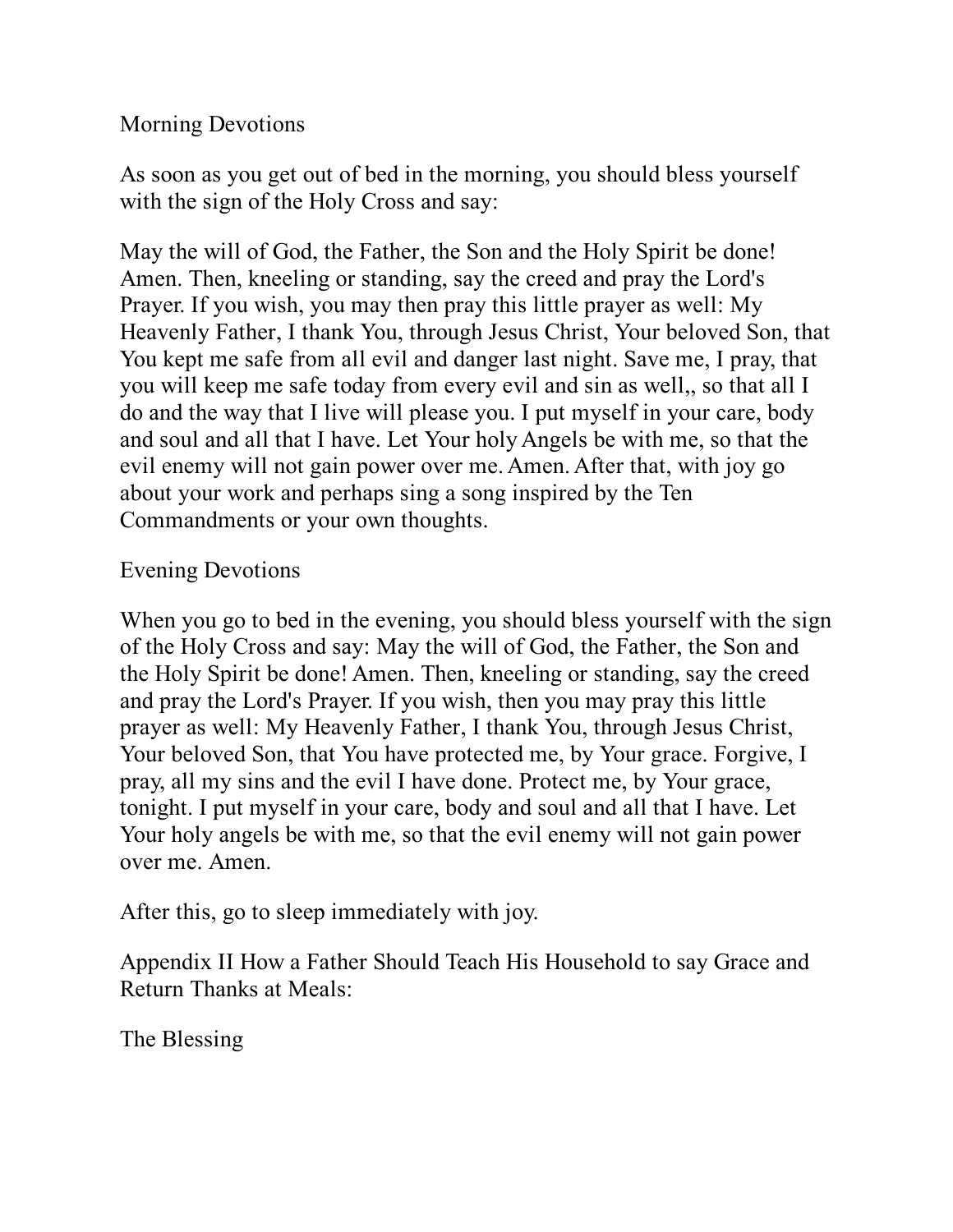The children and servants should come to the table modestly and with folded hands and say: All eyes look to you, O Lord, and You give everyone food at the right time. You open Your generous hands and satisfy the hunger of all living things with what they desire. (Psalm 145:15-16) Note: "What they desire" means that all animals get so much to eat, that they are happy and cheerful. Because, worry and greed interferes with such desires. After this, pray the Lord's Prayer and the following prayer: Lord God, Heavenly Father, bless us and these gifts, which we receive from Your generous hand, through Jesus Christ, our Lord. Amen.

Thanking God

After eating, too, they should modestly fold their hands and say:

Thank the Lord, because He is kind and His goodness lasts forever! He gives all creatures food. He gives livestock their food and feeds the young ravens that call out to Him. A horse's strength does not give Him pleasure. A man's legs do not give Him joy. People who fear the Lord and who wait for His goodness please Him.

After this, pray the Lord's Prayer and the following prayer: We thank You, Lord God, Father, through Jesus Christ our Lord, for all Your blessings. You live and rule forever! Amen!

Appendix III The Home Chart A number of passages to use to teach and admonish people in all holy orders and statuses in life about their duties.

For Bishops, Pastors and Preachers: 1 Tim. 3:2-4 Titus 1: 6

What Hearers owe their Pastors: 1 Cor. 9:14 Gal. 6: 6 1 Tim. 5:17-18 Heb.  $13:17$ 

For Earthly Authorities Rom. 13:1-4

For those Under Authority Matt. 22:21 Rom. 13:5-7 1 Tim. 2:1-3 Titus 3:1 1 Peter 2:13-14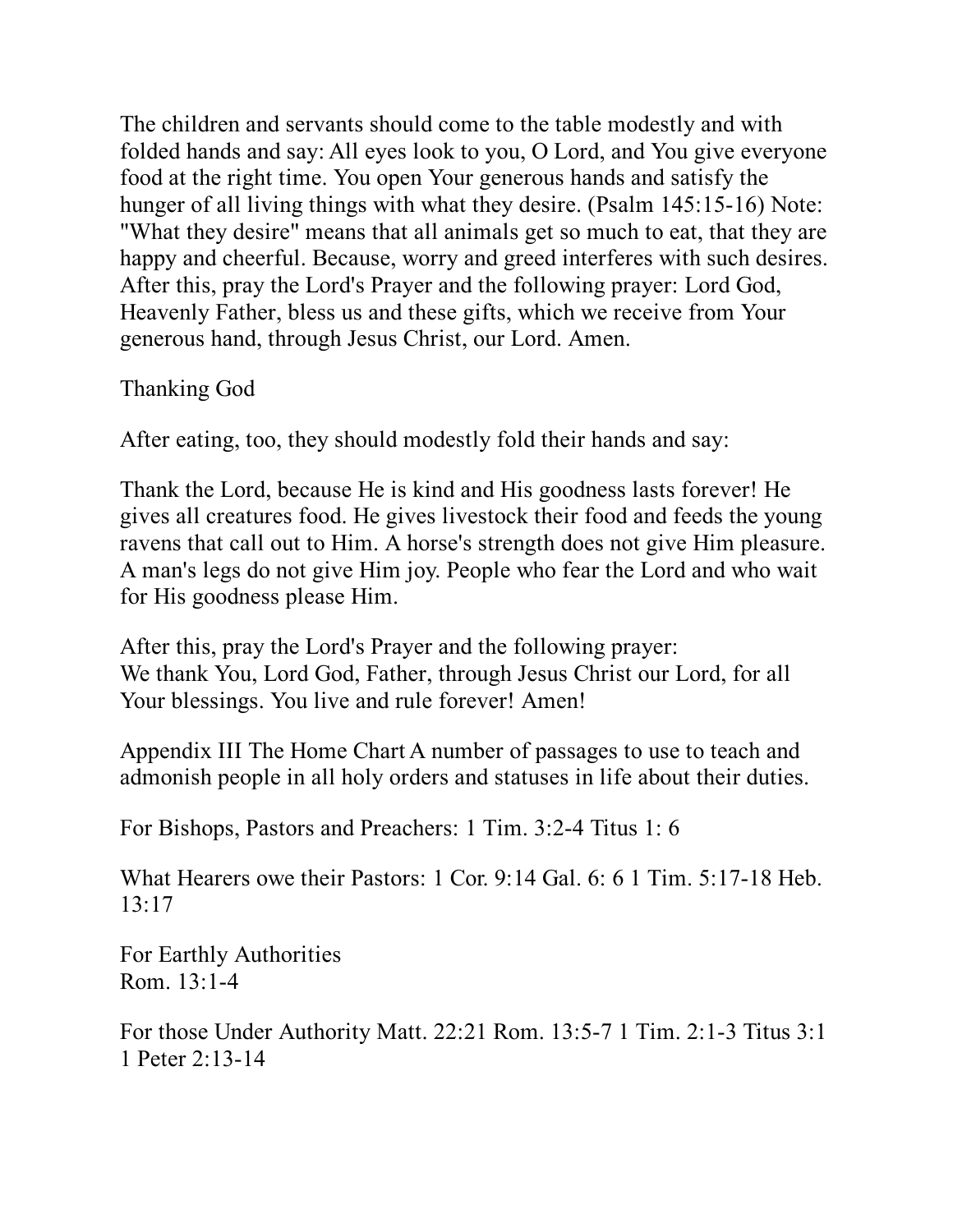For Husbands 1 Peter 3:7 Col. 3:19

For Wives Eph. 5:22 1 Peter 3:5-6

For Parents Eph. 6:4

For Children Eph. 6:1-3

For Servants, Maids, Hired Hands and Workers Eph. 6: 5-7 Col. 3:22

For the Man and Woman of the House Eph. 6:9 Col. 4:1

For Young People in General 1 Pet. 5:5-6

For Widows 1 Tim. 5:5-6

 $\frac{1}{2}$ 

For Everyone in General Rom. 13:8-10 1 Tim. 2:1-2

If everyone will learn his part, The whole household will fare well.

This text was translated in 1994, revised in 2002 and revised and expanded in 2004 for Project Wittenberg by Robert E. Smith. It has been placed in the public domain by him. You may freely distribute, copy or print this text. Please direct any comments or suggestions to Rev. Robert E. Smith of the Walther Library at:

 $\mathcal{L}_\text{max}$  and  $\mathcal{L}_\text{max}$  and  $\mathcal{L}_\text{max}$  and  $\mathcal{L}_\text{max}$  and  $\mathcal{L}_\text{max}$  and  $\mathcal{L}_\text{max}$